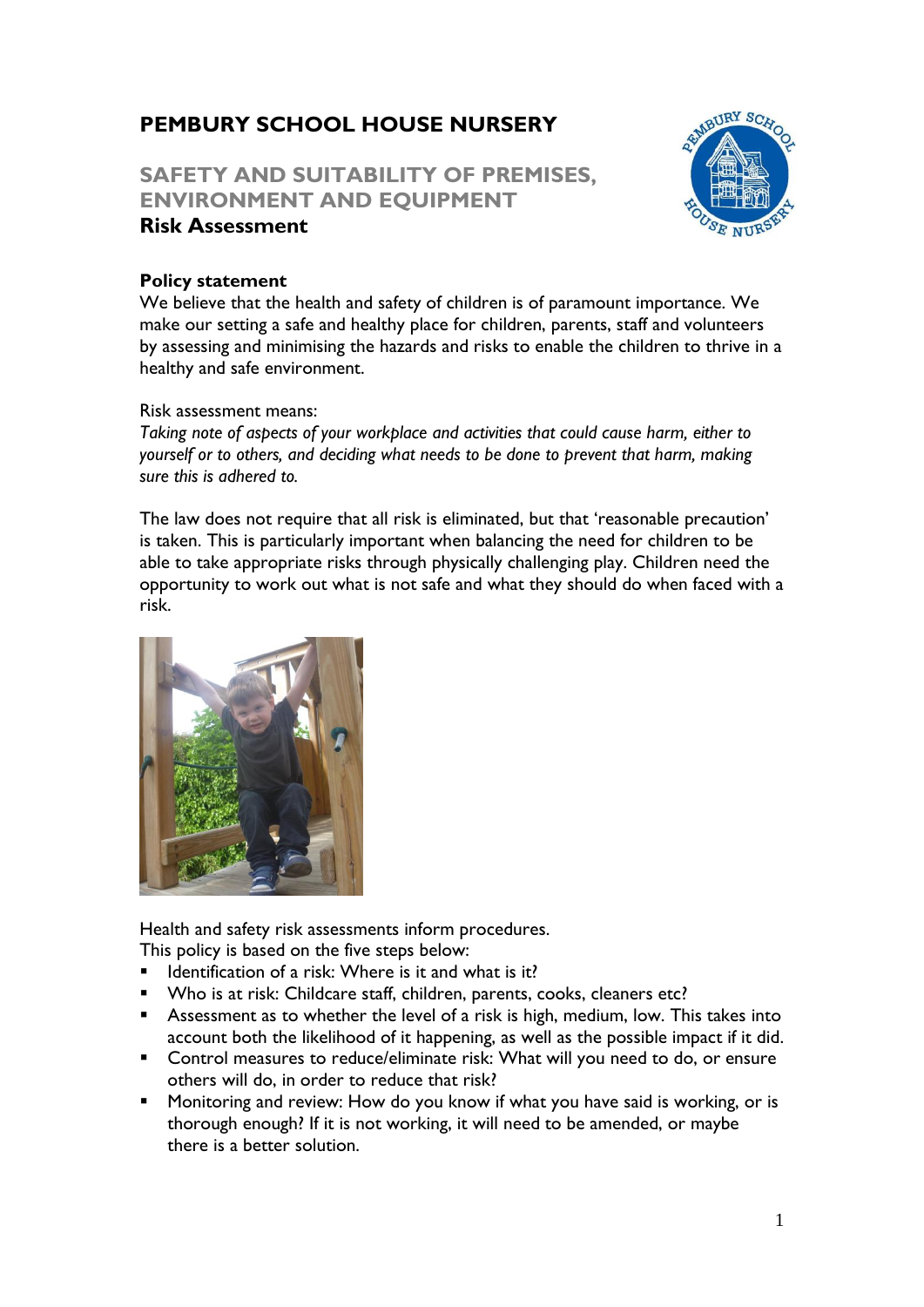## **Procedures**

- Our manager undertakes training and ensure our staff and volunteers have adequate training in health and safety matters.
- Our risk assessment process covers adults and children and includes:
	- **-** determining where it is helpful to make some written risk assessments in relation to specific issues, to inform staff practice, and to demonstrate how we are managing risks if asked by parents and/or carers and inspectors;
	- **-** checking for and noting hazards and risks indoors and outside, in relation to our premises and activities;
	- **-** assessing the level of risk and who might be affected;
	- **-** deciding which areas need attention; and
	- **-** developing an action plan that specifies the action required, the time-scales for action, the person responsible for the action and any funding required.
- We maintain lists of health and safety issues, which are checked daily before the session begins, as well as those that are checked on a termly basis when a full risk assessment is carried out.
- Our manager ensures that checks, such as electricity and gas safety checks, and any necessary work to the setting premises are carried out annually and records are kept.
- Our manager ensures that staff members carry out risk assessments that include relevant aspects of fire safety, food safety for all areas of the premises.
- Our manager ensures that staff members carry out risk assessments for work practice including:
	- **-** changing children;
	- **-** preparation and serving of food/drink for children;
	- **-** children with allergies;
	- **-** cooking activities with children;
	- **-** supervising outdoor play and indoor/outdoor climbing equipment;
	- **-** putting babies or young children to sleep;
	- **-** assessment, use and storage of equipment for disabled children;
	- **-** the use and storage of substances which may be hazardous to health, such as cleaning chemicals;
	- **-** visitors to the setting who are bring equipment or animals as part of children's learning experiences; and
	- **-** following any incidents involving threats against staff or volunteers.

### **Legal framework**

- Management of Health and Safety at Work Regulations (1999)
- Statutory framework for the early years foundation stage (2021)

#### **Further guidance**

**E** Five Steps to Risk Assessment (HSE 2011) Legionnaires' Disease – A Brief Guide for Dutyholders (HSE 2012) [www.hse.gov.uk/pubns/indg458.pdf](http://www.hse.gov.uk/pubns/indg458.pdf)